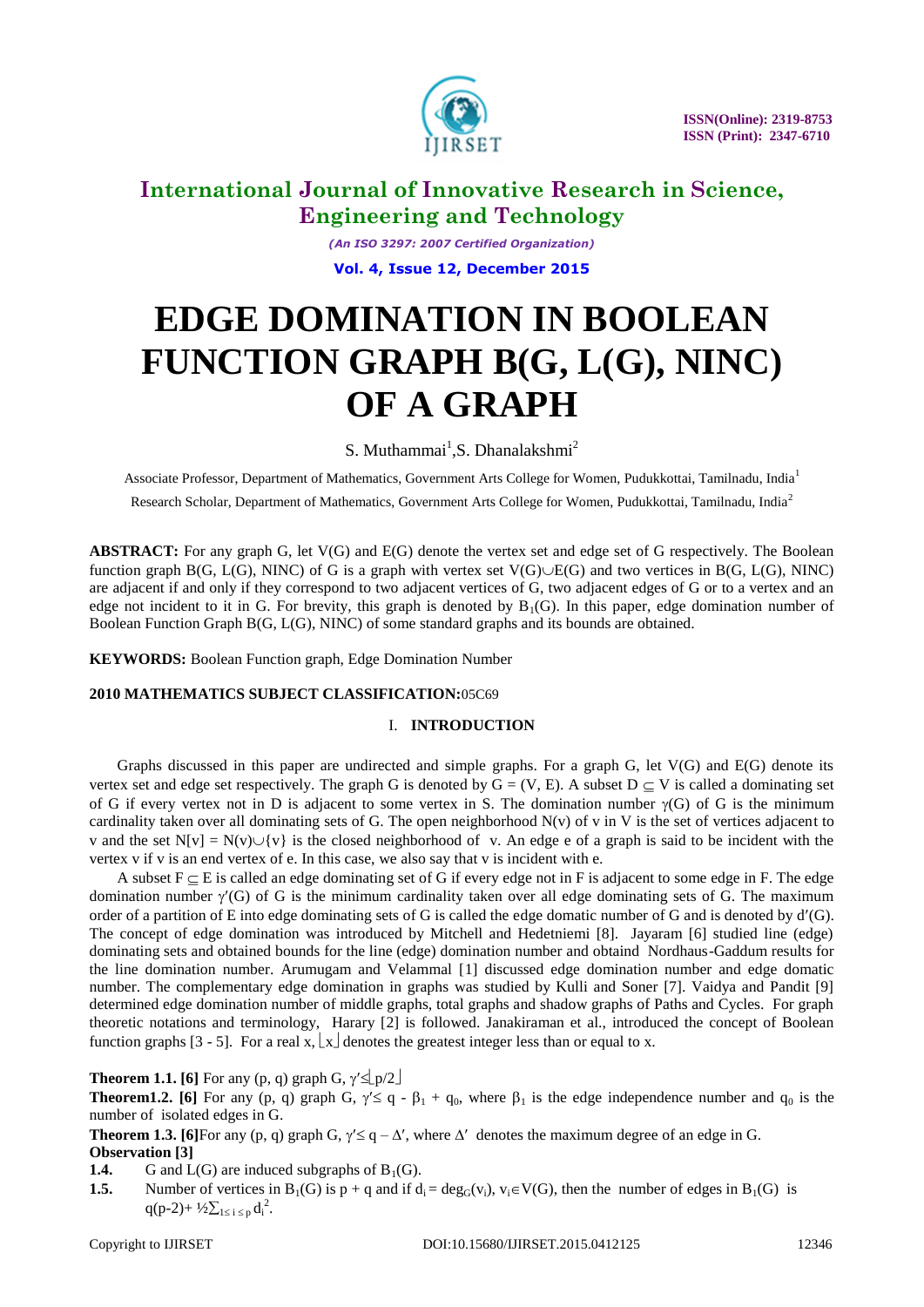

*(An ISO 3297: 2007 Certified Organization)*

#### **Vol. 4, Issue 12, December 2015**

**1.6.** The degree of a vertex of G in  $B_1(G)$  is q and the degree of a vertex e'of  $L(G)$  in  $B_1(G)$  is  $deg_{L(G)}(e') + p - 2$ . Also if  $d^*(e')$  is the degree of a vertex e' of  $L(G)$  in  $B_1(G)$ , then  $0 \le d^*(e') \le p + q - 3$ . The lower bound is attained, if  $G \cong K_2$  and the upper bound is attained, if  $G \cong K_{1,n}$ , for  $n \ge 2$ . **Theorem 1.7.** [3]  $B_1(G)$  is disconnected if and only if G is one of the following graphs.  $nK_1$ ,  $K_2$ ,  $2K_2$  and  $K_2\cup nK_1$ , for  $n \ge 1$ .

In this paper, edge domination number of Boolean Function Graph B(G, L(G), NINC) of some standard graphs and its bounds are obtained.

### **II. MAIN RESULTS**

In the following edge domination number of  $B_1(P_n)$ ,  $B_1(C_n)$ ,  $B_1(K_p)$ ,  $B_1(K_{1,n})$  are found. **Theorem 2.1:** For the Path P<sub>n</sub> on n  $(n \ge 3)$  vertices,  $\gamma'(B_1(P_n)) = n - 1$ **Proof:** Let  $v_1, v_2, v_3, \ldots, v_n$  be the vertices and  $e_{12}, e_{23}, \ldots, e_{n-1}, e_n$  be the edges in  $P_n$ , where  $e_{i,i+1} = (v_i, v_{i+1}), i = 1,2, ..., n-1$ . Then  $v_1, v_2, ..., v_n, e_{12}, e_{23}, ..., e_{n-1,n} \in V(B_1(P_n))$ .  $B_1(P_n)$  has  $2n - 1$  vertices and  $n(n-1) - 1$  edges.

Let  $f_i = (v_i, e_{i+1, i+2}) \in E(B_1(P_n))$ , where  $i = 1, 2, ..., n-2$  and  $f_{n-1} = (v_{n-1}, e_{12})$ . Let  $D' = \{f_1, f_2, ..., f_{n-1}\} \subseteq E(B_1(P_n))$ . Since each edge in  $E(B_1(P_n))$  is either in D' or is adjacent to an edge in D', it follows that the set D' is an edge dominating set of  $B_1(P_n)$ .

Therefore,  $\gamma'(B_1(P_n)) \le |D'| = n - 1$ . Also D' is a minimum edge dominating set of  $B_1(P_n)$ , since for any edge  $f_i \in D'$ , the set D' –  $\{f_i\}$  does not dominate the edge  $f_i$ . Any edge of the form  $(v_i, e_{jk})$   $(j, k \neq i)$ , where  $e_{jk}$  is not incident with  $v_i$ , dominates  $(n-1)$  edges. But  $B_1(P_n)$  has  $n^2 - n - 1 = n(n - 1) - 1$  edges. To dominate all the edges of  $B_1(P_n)$ , an edge dominating set of  $B_1(P_n)$  must contain at least  $(n - 1)$  edges. That is, any edge dominating set of  $B_1(P_n)$  has at least (n  $-1$ ) edges. Therefore,  $\gamma'(B_1(P_n)) \ge (n-1)$ , Hence,  $\gamma'(B_1(P_n)) = n-1$ .

**Theorem 2.2:** For the cycle C<sub>n</sub> on n (n  $\geq$  4) vertices,  $\gamma'(B_1(C_n)) = n - 1$ . **Proof:** Let  $v_1, v_2, v_3, \ldots, v_n$  be the vertices and  $e_{12}, e_{23}, \ldots, e_{n-1}, e_n$  be the edges in  $C_n$ , where  $e_{i,i+1} = (v_i, v_{i+1}),$ 

 $i = 1, 2, ..., n - 1$ . Then  $v_1, v_2, ..., v_n, e_{12}, e_{23},..., e_{n-1,n} \in V(B_1(C_n))$ .  $B_1(C_n)$  has 2n vertices and  $n^2$  edges. Let  $f_i = (v_i, e_{i-1}, \ldots, e_{n-1,n})$  $e_{i+1,i+2}$ ) $\in E(B_1(C_n))$  where  $i = 1, 2, ..., n-2$ ,  $f_{n-1} = (v_{n-1}, e_{12})$ .

Let  $D' = \{f_1, f_2, ..., f_{n-1}\} \subseteq E(B_1(C_n))$ . Since each edge in  $E(B_1(C_n))$  is either in D' (or) is adjacent to an edge in D', it follows that set D' is an edge dominating set of  $B_1(C_n)$ .

Therefore,  $\gamma'(B_1(C_n)) \le |D'| = n - 1$ . Also D' is an minimum edge dominating set of  $B_1(C_n)$ , since for any edge  $f_i \in$ D', the set D'-  $\{f_i\}$  does not dominate the edge  $f_i$ . Any edge of the form  $(v_i, e_{jk})$   $(j, k \neq i)$ , where  $e_{jk}$  is not incident with  $v_i$ , dominates (n-1) edges. But B<sub>1</sub> (C<sub>n</sub>) has n<sup>2</sup> edges. To dominate all the edges of B<sub>1</sub> (C<sub>n</sub>) an edge dominate set of  $B_1(C_n)$  must contain at least (n-1) edges.

Therefore,  $\gamma'(B_1(C_n)) \ge n - 1$  and hence  $\gamma'(B_1(C_n)) = n - 1$ .

**Theorem 2.3:** For the complete graph  $K_p$  on p ( $p \ge 4$ ) vertices,  $\gamma'(B_1(K_p)) = (p(p-1))/2$ . **Proof:** Let  $v_1, v_2, v_3, \ldots, v_n$  be the vertices and  $e_{12}, e_{23}, \ldots, e_{n-1}, e_n$  be the edges in  $K_p$ , where  $e_{i,i+1} = (v_i, v_{i+1})$  $i = 1, 2, ..., n-1$ . Then  $v_1, v_2, ..., v_n, e_{12}, e_{23}, ..., e_{n-1,n} \in V(B_1(K_p)).$  $B_1(K_p)$  has  $(p(p + 1))/2$  and  $(p(p - 1)(2p - 3))/2$  edges. Let  $f_i = (v_i, e_{i+1,i+2}) \in E(B_1(K_p))$ , where  $i = 1, 2, ..., n - 2$  and  $f_{n-1} = (v_{n-1}, e_{12}).$ 

Let  $D' = \{f_1, f_2, ..., f_{n-1}\} \subseteq E(B_1(K_p))$ . Since each edge in  $E(B_1(K_p))$  is either in D' (or) is adjacent to an edge in D', it follows that the set D' is an edge dominating set of  $B_1(K_n)$ .

Therefore,  $\gamma'(B_1(K_p)) \leq |D'| = (p (p-1))/2$ .

Also D' is an minimum edge dominating set of  $B_1(K_n)$ , since for any edge  $f_i \in D'$  the set D'-  $\{f_i\}$  does not dominate the edge  $f_i$ . Any edge of the form  $(v_i, e_{jk})$  (j,  $k \neq i$ ), where  $e_{jk}$  is not incident with  $v_i$ , dominates  $(p(p-1))/2$  edges. But  $B_1(K_n)$  has  $(p(p-1) (2p-3))/2$  edges. To dominate all the edges of  $B_1(K_n)$  an edge dominate set of  $B_1(K_n)$  must contain at least  $(p(p - 1))/2$  edges.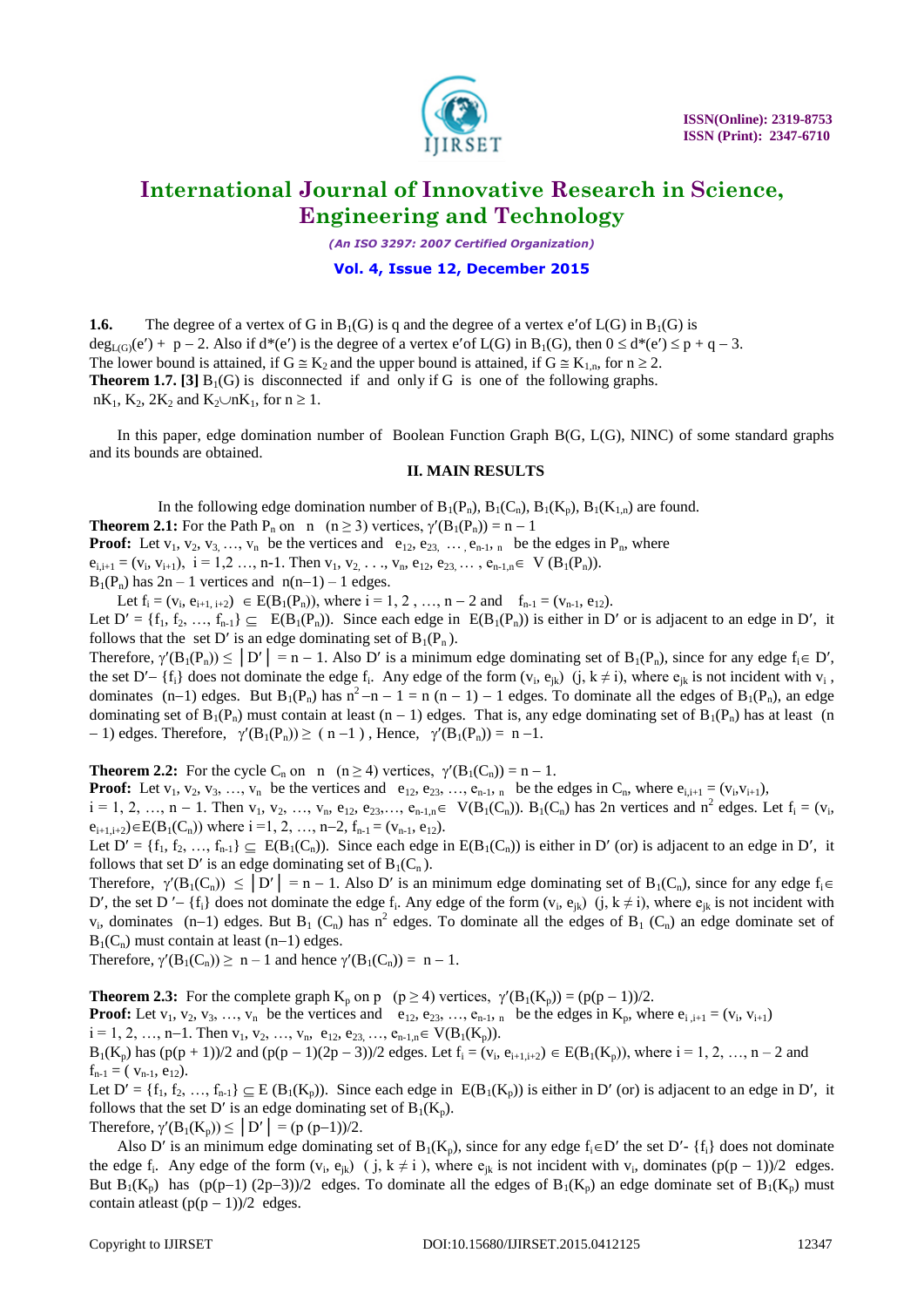

*(An ISO 3297: 2007 Certified Organization)*

#### **Vol. 4, Issue 12, December 2015**

Therefore,  $\gamma'(B_1(K_p)) \ge (p(p-1))/2$  and hence  $\gamma'(B_1(K_p)) = (p(p-1))/2$ .

**Theorem 2.4:** For the star K<sub>1,n</sub> on  $(n + 1)$  vertices,  $\gamma'(B_1(K_{1,n})) = (n + 4)/3$ , where  $n \ge 2$ .

**Proof:** Let  $v_1, v_2, v_3, \ldots, v_n$  be the vertices with  $v_1$  as the central vertex and  $e_{12}, e_{13}, \ldots, e_{1n}$  be the edges in  $K_{1,n}$ , where  $e_{1, i+1} = (v_i, v_{i+1}), i = 2, 3, ..., n$  and. Then  $v_1, v_2, ..., v_n$ ,  $e_{12}, e_{13}, ..., e_{1n} \in V(B_1(K_{1,n}))$ .  $B_1(K_{1,n})$  has  $2n + 1$ vertices and  $2n+1$  and  $(n(3n - 1))/2$  edges.

Let  $f_i = (v_i, e_{1,i+1}) \in E(B_1(K_{1,n}))$ , where  $i = 1, 2, ..., n$  and  $f_{n-1} = (v_{n-1}, e_{12})$ .

Let  $D' = \{f_1, f_2, ..., f_{n-1}\} \subseteq E(B_1(K_{1,n}))$ . Since each edge in  $E(B_1(K_{1,n}))$  is either in D' (or) is adjacent to an edge in D', it follows that the set D' is an edge dominating set of  $B_1(K_{1,n})$ .

Therefore,  $\gamma'(B_1(K_{1,n})) \leq |D'| = (n+4)/3$ .

Also D' is a minimum edge dominating set of  $B_1(K_{1,n})$ , since for any edge  $f_i \in D'$  the set  $D' - \{f_i\}$  does not dominate the edge  $f_i$ . Any edge of the form  $(v_i, e_{jk})$  (j,  $k \neq i$ ), where  $e_{jk}$  is not incident with  $v_i$ , dominates  $n + 4$  edges. But  $B_1(K_{1,n})$  has  $(n(3n-1))/2$  edges. To dominate all the edges of  $B_1(K_{1,n})$  an edge dominating set of  $B_1(K_{1,n})$  must contain atleast  $(n + 4)/3$  edges.

Therefore,  $\gamma'(B_1(K_{1,n})) \ge (n + 4)/3$  and hence  $\gamma'(B_1 (K_{1,n})) = (n + 4)/3$ .

A Wheel W<sub>n</sub> on n vertices is defined as  $W_n = C_{n-1} + K_1$ , where  $n \ge 4$ .

In the following, edge domination number of  $B_1(W_n)$  is found.

**Theorem 2.5:** For the Wheel W<sub>n</sub> on n (n  $\geq$  7) vertices,  $\gamma'(B_1(W_n)) = n - 1$ .

**Proof:** Let  $v_1, v_2, v_3, \ldots, v_n$  be the vertices with  $v_1$  as the central vertex and  $e_{12}, e_{13}, \ldots, e_{1n}$  be the edges in  $W_n$ , where  $e_{1, i+1} = (v_i, v_{i+1}), i = 2, 3, ..., n$ . Then  $v_1, v_2, ..., v_n, e_{12}, e_{13}, ..., e_{1n} \in V(B_1(W_n)).$ 

 $B_1(W_n)$  has  $2n - 1$  vertices and  $((n - 1) (3n - 4))/2$ .

Let  $f_i = (v_i, e_{1,i+1}) \in E(B_1(W_n))$ , where  $i = 1, 2, ..., n$  and  $f_{n-1} = (v_{n-1}, e_{12})$ .

Let  $D' = \{f_1, f_2, ..., f_{n-1}\} \subseteq E(B_1(W_n))$ 

Since each edge in E ( $B_1(W_n)$ ) is either in D' (or) is adjacent to an edge in D', it follows that the set D' is an edge dominating set of  $B_1(W_n)$ . Therefore  $\gamma'(B_1(W_n)) \le |D'| = n - 1$ .

Also D' is an minimum edge dominating set of B<sub>1</sub>(W<sub>n</sub>), since for any edge  $f_i \in D'$  the set  $D' - \{f_i\}$  does not dominate the edge  $f_i$ . Any edge of the form  $(v_i, e_{jk})$  (j,  $k \neq i$ ), where  $e_{jk}$  is not incident with  $v_i$ , dominates  $n-1$  edges. But  $B_1(W_n)$ has  $((n-1)(3n-4)/2$  edges.

To dominate all the edges of  $B_1(P_n)$ , an edge dominating set of  $B_1(W_n)$  must contain at least  $(n-1)$  edges. Therefore,  $\gamma'(B_1(W_n) \ge n - 1$  and hence  $\gamma'(B_1(W_n)) = n - 1$ .

**Theorem 2.6:** If G  $\cong$  nK<sub>2</sub>, n  $\geq$  2, then  $\gamma'(B_1(nK_2)) = n$ .

**Proof:** Let D' be a minimum edge dominating set of  $nK_2$ . Then  $|D'| = n$ . Since  $L(nK_2)$  is totally disconnected, D' is also an edge dominating set of  $B_1(G)$ . Also any edge dominating set of  $B_1(G)$  having less than n edges of  $B_1(G)$  is not an edge dominating set of B<sub>1</sub>(G). Therefore,  $\gamma'(B_1(nK_2)) = n$ .

**Remark 2.1:** Since G and L(G) are induced subgraphs of  $B_1(G)$ , $\gamma'(B_1(G)) \geq \gamma'(G)$  and  $\gamma'(B_1(G)) \geq \gamma'(L(G))$ . But any edge dominating set of G or L(G) is not an edge dominating set of  $B_1(G)$ ,  $\gamma'(B_1(G)) > \gamma'(G)$  and  $\gamma'(B_1(G)) > \gamma'(L(G))$ .

In the following, upper bounds of  $\gamma'(B_1(G))$  are obtained.

**Theorem 2.7:** For any graph G,  $\gamma'(B_1(G)) \leq \gamma'(G) + \gamma'(L(G))$ , where L(G) is the line graph of G.

**Proof:** Let D be a dominating set of G and let D' be a dominating set of  $L(G)$ . Then the set  $D \cup D'$  is an edge dominating set of  $B_1(G)$ . Hence  $\gamma'(B_1(G)) \leq \gamma'(G) + \gamma'(L(G))$ .

This bound is attained if  $G \cong P_3, C_3$  or  $C_4$ .

**Theorem 2.8.:** For any graph G with p vertices,  $\gamma'(B_1(G)) \leq p + \gamma'(L(G))$ **Proof:** Let D' be a dominating set of  $L(G)$ . Then  $V(G) \cup D'$  is an edge dominating set of  $B_1(G)$  and hence  $\gamma'(\ B_1(G)) \leq |V(G) \cup D'| = p + \gamma'(L(G)).$ **Theorem 2.9:** For any graph G with q edges,  $\gamma'(B_1(G)) \leq q + \gamma'(G)$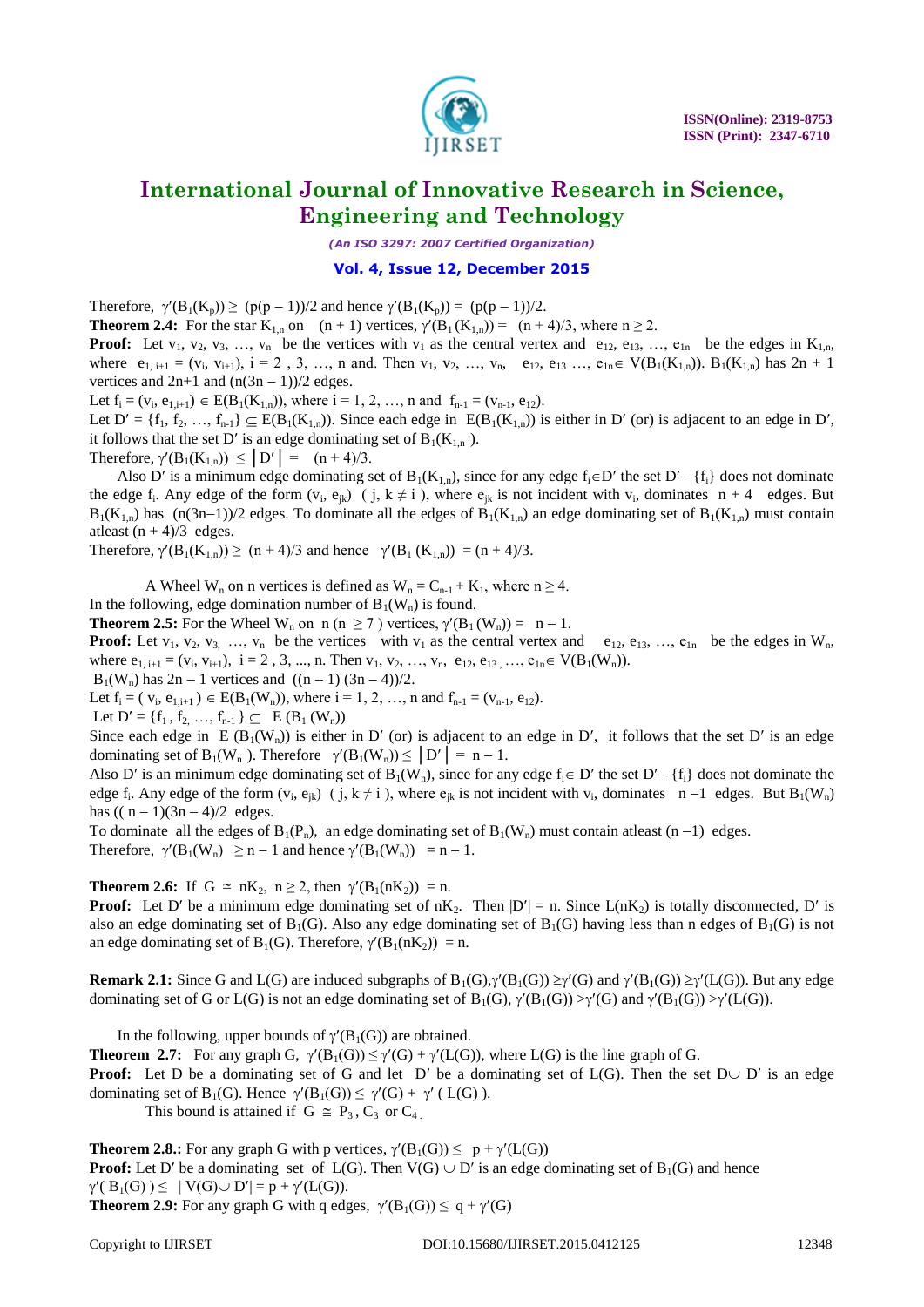

*(An ISO 3297: 2007 Certified Organization)*

### **Vol. 4, Issue 12, December 2015**

**Proof:** Let D be a dominating set of G. Then  $V(L(G)) \cup D$  is an edge dominating set of  $B_1(G)$  and hence  $\gamma'(B_1(G)) \leq |V(L(G)) \cup D| = q + \gamma'(G).$ 

**Theorem 2.10:** For any graph G,  $\gamma'(B_1(G)) > \gamma'(G)$ , if  $P_3$  is a subgraph of G.

**Proof:** Assume P<sub>3</sub> is a subgraph of G. Then L(G) has atleast one edge. Let D' be a minimum edge dominating set of G. Since G is an induced subgraph of  $B_1(G)$ , D' dominates edges of  $B_1(G)$  corresponding to the edges in G. To dominate the edges in  $E(L(G)) \cap E(B_1(G))$ , atleast one edge in  $B_1(G)$  is to be included with D'. Hence  $\gamma'(B_1(G)) > \gamma'(G)$ , if P<sub>3</sub> is a subgraph of G.

**Theorem 2.11:**  $\gamma'(\text{B}_1(G)) = 1$  if and only if  $G \cong \text{K}_2$ 

**Proof:** Let D' be a dominating set of B<sub>1</sub>(G) such that  $|D'|=1$ . Let  $D' = (x_1, x_2) \in E(B_1(G))$ 

**Case i:** Let  $e_1 = (x_1, x_2)$ . Then  $e_1 \in E(G)$  and if there exists an  $e_2 \in E(G)$  such that  $e_2$  is adjacent to  $e_1$  then the edge  $(e_1, e_2) \in E(B_1(G))$  is adjacent  $e_1$  in  $B_1(G)$ .

**Case ii:**  $x_1 \in V(G)$ ,  $x_2 \in E(G)$ .

Let  $x_2=(u_2, v_2)$  where  $u_2, v_2 \in V(B_1(G))$  and the edge

 $(x_1, x_2) \in E(B_1(G))$  and the edge  $x_2 \in E(G)$  is not incident with  $x_1$  in G.

That is  $u_2, v_2 \neq x_1$  in G. Then the edge  $(u_2, v_2) \in E(B_1(G))$  is not adjacent to both  $x_1$  and  $x_2$ .

**Case iii:** $x_1, x_2 \in E(G)$ .

Let  $x_1 = (u_1, v_1)$ ,  $x_2 = (u_2, v_2)$  where  $u_1, v_1, u_2, v_2 \in V(G)$ . Then  $x_1, x_2$  are adjacent edges in G. Let  $v_1 = u_2$ . Then the edge  $(u_1, v_1) \in E(B_1(G))$  is not adjacent to the edge  $(x_1, x_2)$  in  $B_1(G)$ . Therefore, G has exactly one edge  $G \cong K_2$ . Conversely, if  $G \cong K_2$ , then  $\gamma'(B_1(G)) = 1$ .

**Theorem 2.12:** Let  $e_1$  and  $e_2$  be two edges in G. Then  $\{e_1, e_2\}$  is a edge dominating set of  $B_1(G)$  if and only if  $G \cong 2K_2$ . **Proof:** Let  $e_1 = (x_1, x_2)$  and  $e_2 = (x_3, x_4)$  where  $x_1, x_2, x_3, x_4 \in V(G)$ .

**Case i:**  $D' = \{e_1, e_2\} \subseteq E(B_1(G)).$ 

Then they are adjacent in B<sub>1</sub>(G). Let  $e_1 = (x_1, x_2)$  and  $e_2 = (x_2, x_4)$ . Then the edge  $(e_1, e_2) \in E(B_1(G))$  is not adjacent to both  $e_1$  and  $e_2$ .

**Case ii:** $e_1$  and  $e_2$  are nonadjacent edges in G.

Then they are nonadjacent in B<sub>1</sub>(G). Let  $e_1 = (x_1, x_2)$  and  $e_2 = (x_3, x_4)$  then the edge  $(e_1, e_2) \in E(B_1(G))$  and D'is a edge dominating set of  $B_1(G)$  if  $G \cong 2K_2$ .

Conversely, if  $G \cong 2K_2$ , then the vertices in B<sub>1</sub>(G) corresponding to two edges in  $2K_2$  forms a minimum edge dominating set of  $B_1(G)$ .

**Remark 2.2:** Let  $v_1, v_2 \in V(G)$  and  $e_i \in E(G)$  ( $i = 1, 2$ ) be the edges in G not incident with  $v_i$  and let  $e_{11} = (v_1, e_1)$ ,  $e_{12} = (v_2, e_2)$ . Then  $\{e_{11}, e_{12}\} \subseteq E(B_1(G))$  is an edge dominating set of  $B_1(G)$  if and only if  $G \cong P_3$ .

**Remark 2.3:** For any connected graph G, let D' be an edge dominating set of G and let v be a vertex in G not incident with any of the edges in  $D'$ . Let  $D''$  be the set of edges in G corresponding to the saturated vertices of maximum matching in  $L(G)$ . If the edges of G not incident with v are elements of D'', then  $D' \cup D''$  is an edge dominating set of  $B_1(G)$  and hence  $\gamma'(B_1(G)) \leq \gamma'(G) + \beta_1'(L(G))$ , where  $\beta_1'$  is the independence number of  $L(G)$ .

**Theorem 2.13:** Let G be a graph having  $P_3$  as an induced subgraph and let H be the set of all edges joining vertices of the subgraph G – P<sub>3</sub> of G and P<sub>3</sub>. Then  $\gamma'(B_1(G)) \leq \gamma'(\langle H \rangle) + 3$ .

**Proof:** Let  $V(P_3) = (v_1, v_2, v_3)$  and  $E(P_3) = \{e_{12}, e_{23}\}$ , where  $e_{12} = (v_1, v_2), e_{23} = (v_2, v_3)$ .

Then  $(v_1, v_2)$ ,  $(v_2, v_3)$ ,  $(e_{12}, e_{23}) \in E(B_1(G))$ . Let D be a minimum edge dominating set of <H>. Therefore,  $|D| = \gamma'(<\!\mathrm{H}\!\!>)$ Then the set  $D' = \{(v_1, v_2), (v_2, v_3), (e_{12}, e_{23})\} \cup D \subset E(B_1(G))$  is an edge dominating set of  $B_1(G)$  and hence  $\gamma'(B_1(G)) \le |D'| = 3 + \gamma'(\langle H \rangle).$